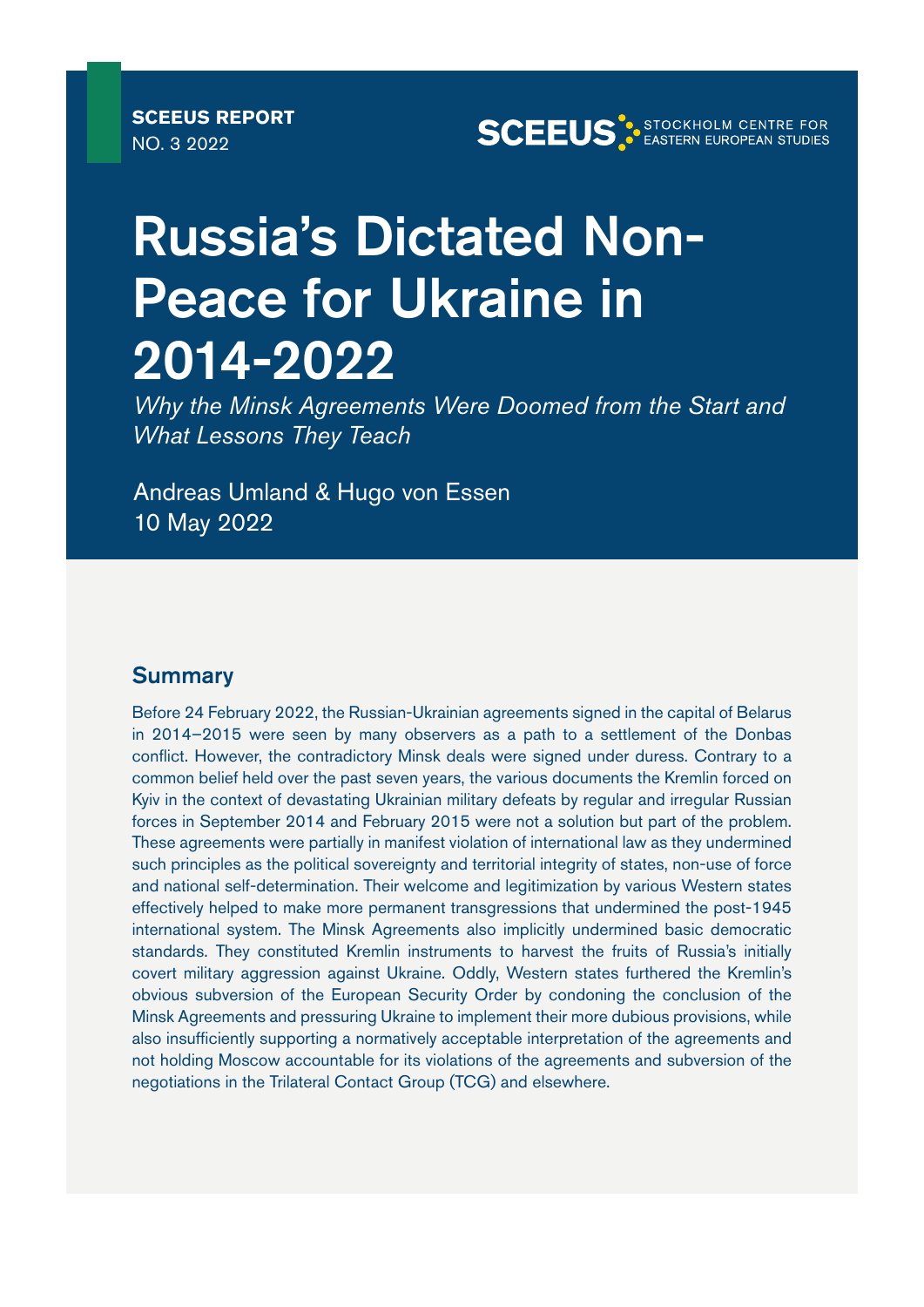Today's discussion of a possible end to Russia's eight-year aggression against Ukraine is still informed by the unsuccessful implementation of the 2014–2015 so-called Minsk Agreements between Kyiv and Moscow. Many still see these agreements as a missed opportunity. Some even want to resurrect them. However, the Minsk Agreements do not provide a path to peace. Contrary to widespread belief, they were not a potential instrument of resolution, but part and parcel of the issues that led to the 2022 escalation.

## The History of the Minsk Agreements

After years of illegitimate meddling, Russia's covert armed attack on Ukraine began with the military occupation of Crimea in late February 2014. In parallel with a successful operation to annex the South Ukrainian peninsula, Russia instigated unrest in the eastern Ukrainian Donets Basin (Donbas) and attempted to do so elsewhere in the country. In May 2014, Moscow's agents managed to establish two unrecognized artificial statelets, the "Donetsk People's Republic" (DNR) and the "Lugansk People's Republic" (LNR). In doing so, Moscow employed some of the tools it had previously used to prop up the non-government-controlled areas that had emerged in Moldova and Georgia in the 1990s. It then used older recipes from its interventions in Georgia and Moldova to establish negotiation formats and foundational texts in order to trap the victims of Russian aggression and involve Western states in the logic of "frozen conflict".

After some territorial gains by the Moscow-led paramilitary units, the Ukrainian armed forces launched an initially successful counter-offensive in the summer of 2014. Kyiv reconquered a significant amount of lost territory, including the strategically crucial port city of Mariupol. Before this, apart from special forces operatives and irregular fighters sent by Moscow, only smaller groups of regular Russian troops had entered eastern Ukraine. In late August 2014, however, Russia intervened for the first time in this part of the country, sending a large detachment of unmarked regular ground forces to fight on behalf of its Donbas proxy militias. Following a devastating defeat of the Ukrainian army at Ilovaisk and fearing significant further losses, Kyiv agreed to negotiations with Moscow in Minsk, the capital of Belarus.

The Minsk Protocol, which became known as "Minsk I", was signed in early September 2014 by representatives of the OSCE Chairperson-in-Office, Russia and Ukraine, as participants of the so-called Trilateral Contact Group (TCG). Two envoys of the so-called People's Republics, Oleksandr Zakharchenko (1976–2018) and Ihor Plotnytskyy (b. 1964), also put their signatures to the protocol without their self-declared functions being mentioned. Ostensibly, this format was a compromise since Russia but not Ukraine considered the "people's republics" to be parties to the conflict. Later that month, Minsk I was supplemented by a Memorandum with some clarifications and further commitments.

Although the Minsk Protocol and Memorandum paid tribute to Russian interests and a fragile ceasefire was established, the two documents did not resolve the conflict. Instead, in January–February 2015 the pattern of August–September 2014 was repeated. Ukraine suffered another devastating defeat by newly invading Russian regular troops at Debaltseve. In view of looming deeper Russian incursions into Ukraine, Kyiv signed a so-called Package of Measures for the Implementation of the Minsk Agreements. This "package", which became known as Minsk II, contains more detailed provisions than Minsk I. Shortly afterwards, the Minsk II package was endorsed by the United Nations Security Council in Resolution 2202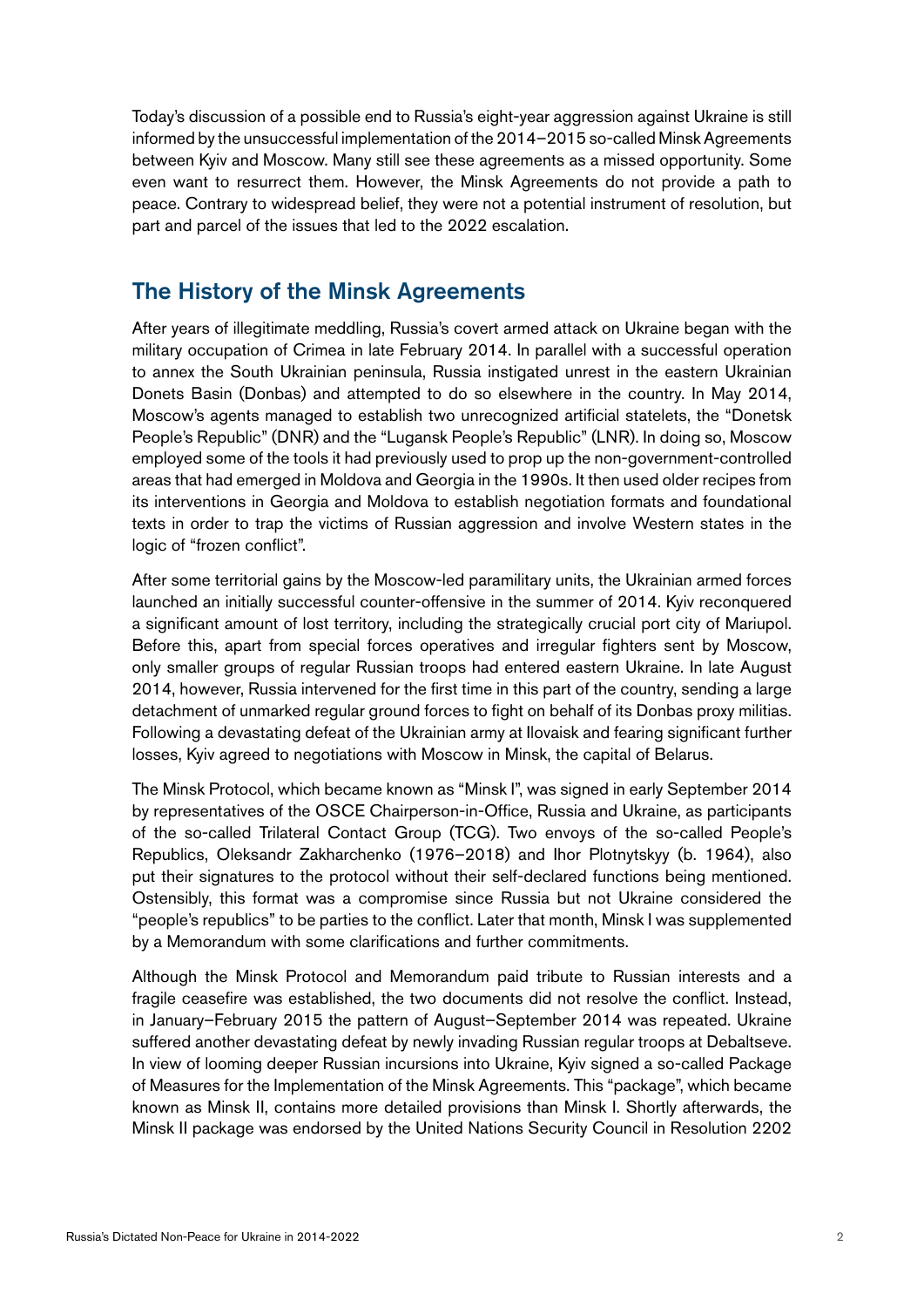(2015), which legitimized an agreement containing manifest violations of international law.

Minsk I and II comprise provisions on security measures, such as a ceasefire, the withdrawal of heavy weapons from the contact line and disarmament of all illegal groups; and political measures, such as local elections in the non-government-controlled territories under Ukrainian law and some autonomy for the regions. They also foresee the restoration of Ukrainian control over the border with Russia. Implementation of the agreements was to be further discussed in the TCG, with "political guidance" from the so-called Normandy Format, made up of Russia, Germany, France and Ukraine. The positive results of the two agreements usually mentioned in press and other reporting were a fragile ceasefire, a partial withdrawal from the contact line, some mitigation of humanitarian suffering and the theoretical prospect of future conflict resolution.

This story is what many observers have in mind when speaking about the Minsk Agreements, their negotiation and their attempted implementation. However, there were at least three fundamental problems with the emergence, content and implications of the Minsk Agreements as a basis for conflict resolution. These problematic aspects need to be avoided in future agreements in Ukraine and elsewhere in the post-Soviet area.

## Problem 1: Legitimizing International Legal Nihilism

The principal defect of the Minsk Agreements is their manifest disregard of Ukraine's sovereignty, resulting from Russia's violations of international law. The agreements (if it is possible to use the term) were concluded by Ukraine under enormous duress. Moscow deliberately increased armed pressure on Kyiv before their conclusion, allowing the Kremlin to frame the conflict's definition and presumed resolution in the documents. Worse, implementation was characterized by a glaring lack of accompanying Western pressure on Russia or support for Ukraine (more on this problematic moral equidistance below).

The Minsk Agreements' domestic secessionist premise was fiercely promoted by Russia, as demonstrated by the presence of separatists in the TCG working groups, and largely accepted by many diplomats, politicians and observers. While most outside actors acknowledged Moscow's role in the war, many continued to treat it as an internal rather than international conflict, despite the fact that this conceptual framework was in manifest contradiction with the genesis, determinants and course of the Donbas War. Moreover, to the extent that Russia was considered a party to the conflict, there was an underlying assumption that it would implement the agreements in good faith.

Even more than the partly similar situations in Transnistria, Abkhazia and the Tskhinvali region/ South Ossetia, the Donbas schism was prepared, triggered and directed by the Kremlin. As scrupulously demonstrated in empirical research by, among others, Nikolai Mitrokhin (University of Bremen), Sanshiro Hosaka (University of Tartu) and Jakob Hauter (University College London), the war was started and conducted under the guidance of the Russian state (see Hauter 2021a, 2021b; Mitrokhin 2014a, 2014b, 2015, 2017). From April 2014, if not earlier, it involved both regular and irregular military units under Moscow's thinly disguised command.

The February–March 2014 "secession" of Crimea was even more obviously Moscowinitiated. Even so, it was supported by at least some prominent persons in the peninsula,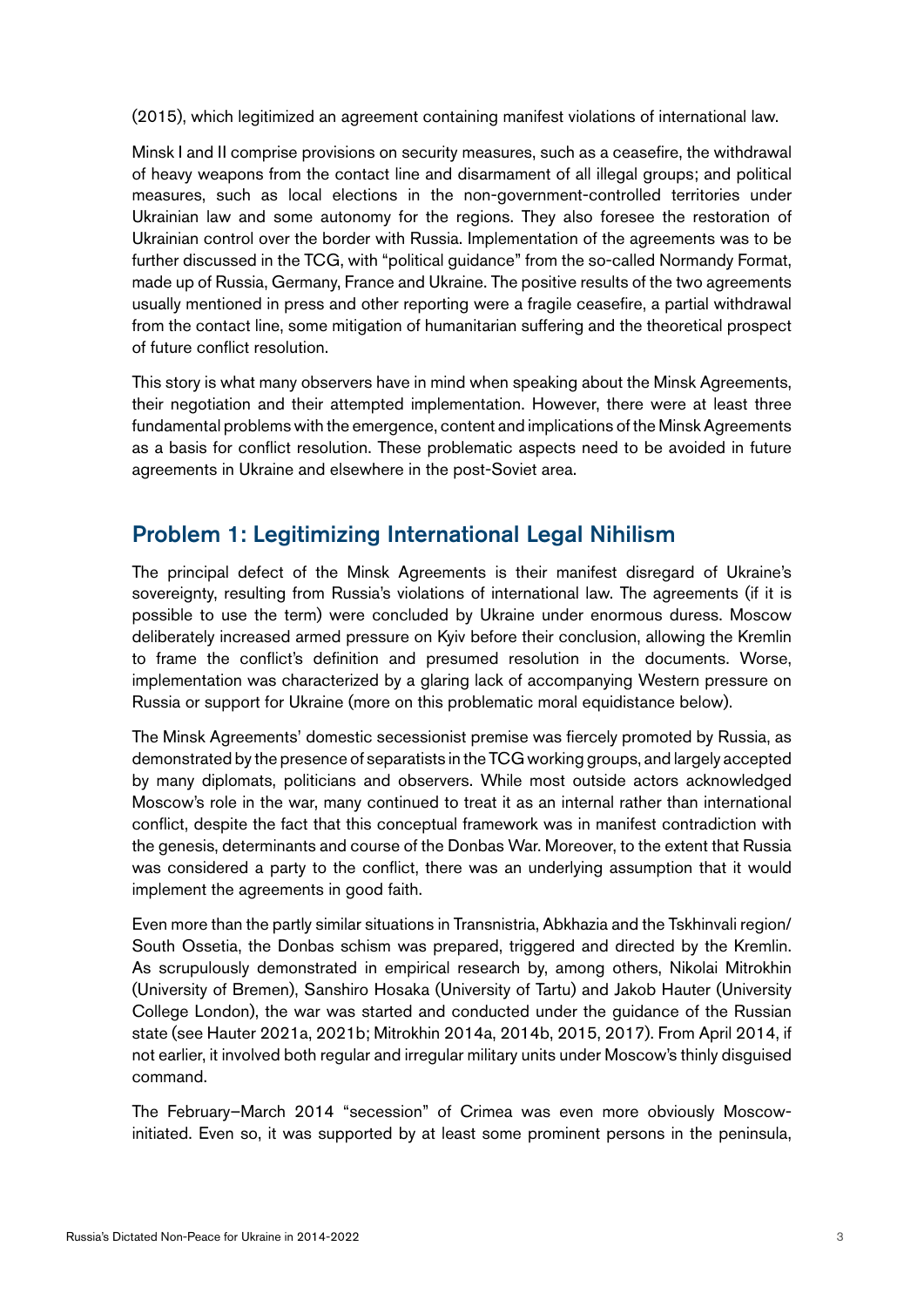among them the speaker of the Crimean parliament, Volodymyr Konstantinov. The start of the Donbas "rebellion", in contrast, never attracted any widely notable figures from the Donets Basin, be they from the region's political, economic, cultural, civic or scientific elites. Not even the outspokenly pro-Russian politicians in the Donbas played any noteworthy role in the allegedly popular Russophile local uprising by their hometowns. The only nationally known co-leader of the alleged Donbas rebellion is Oleh Tsariov (b. 1970), a former Deputy Head of the Party of the Region's faction in Ukraine's unicameral national parliament (the Verkhovna Rada). Tsariov, however, is a native of the city of Dnipro, and not of the Donbas.

In the first months of the "uprising" in eastern Ukrainian, several of the crucial commanders and political leaders were plainly Russian citizens, often without any noteworthy biographical or family links to the Donets Basin. They had crossed the border to Ukraine as Russian state agents, Moscow's paid mercenaries or irregular fighters. Only several months later were most of the pseudo-states' senor positions filled with previously marginal and largely unknown local individuals.

These and other aspects of the "Donbas rebellion" constituted manifest violations of Ukraine's sovereignty, integrity, and borders, and thus also of the European Security Order in particular, and international law mor generally. These breaches were only punished in the West by relatively minor sectoral and select individual or corporate sanctions. Their limited range and effects were not commensurate with the geopolitical salience of Russia's annexation of Crimea and pseudo-civil war in eastern Ukraine.

#### Problem 2: Ignoring Basic Democratic Standards

A conundrum closely related to the interpretation of the conflict and the reintegration of the de facto Russia-controlled territories into the Ukrainian state was the question of who Kyiv's negotiation partner would be. Initially, there was Ukrainian readiness to swiftly fulfil the Moscow-dictated September 2014 Minsk I commitments, despite their denigrating provisions. The democratically elected Verkhovna Rada decided to play its part in implementing the agreements.

The Rada adopted a special status law for the occupied territories of the Donetsk and Luhansk regions. Kyiv scheduled local elections in the occupied territories according to Ukrainian law for December 2014. The results of these elections, if carried out in accordance with Ukrainian law and international principles, would have provided an opportunity to replace Russia as the negotiation partner with more or less legitimate representatives of the region. This procedure would certainly also have constituted a disruption of regular Ukrainian domestic politics by an outside power. Nonetheless, it was accepted by Ukraine's government and parliament.

One month before the scheduled elections, however, in early November 2014, the two Moscow-controlled de facto regimes illegally conducted their own public votes, proclaimed as elections to the legislatures and for the leaders of the People's Republics of Donetsk and Luhansk. These heavily staged polls were not agreed with Kyiv and most likely orchestrated by Moscow, which "respected" the votes. They also took place without the participation of any all-Ukrainian parties – even the pro-Russian ones.

Moreover, illegal armed groups were omnipresent throughout the elections, the media environment was dominated by Russia-controlled outlets and there was no proper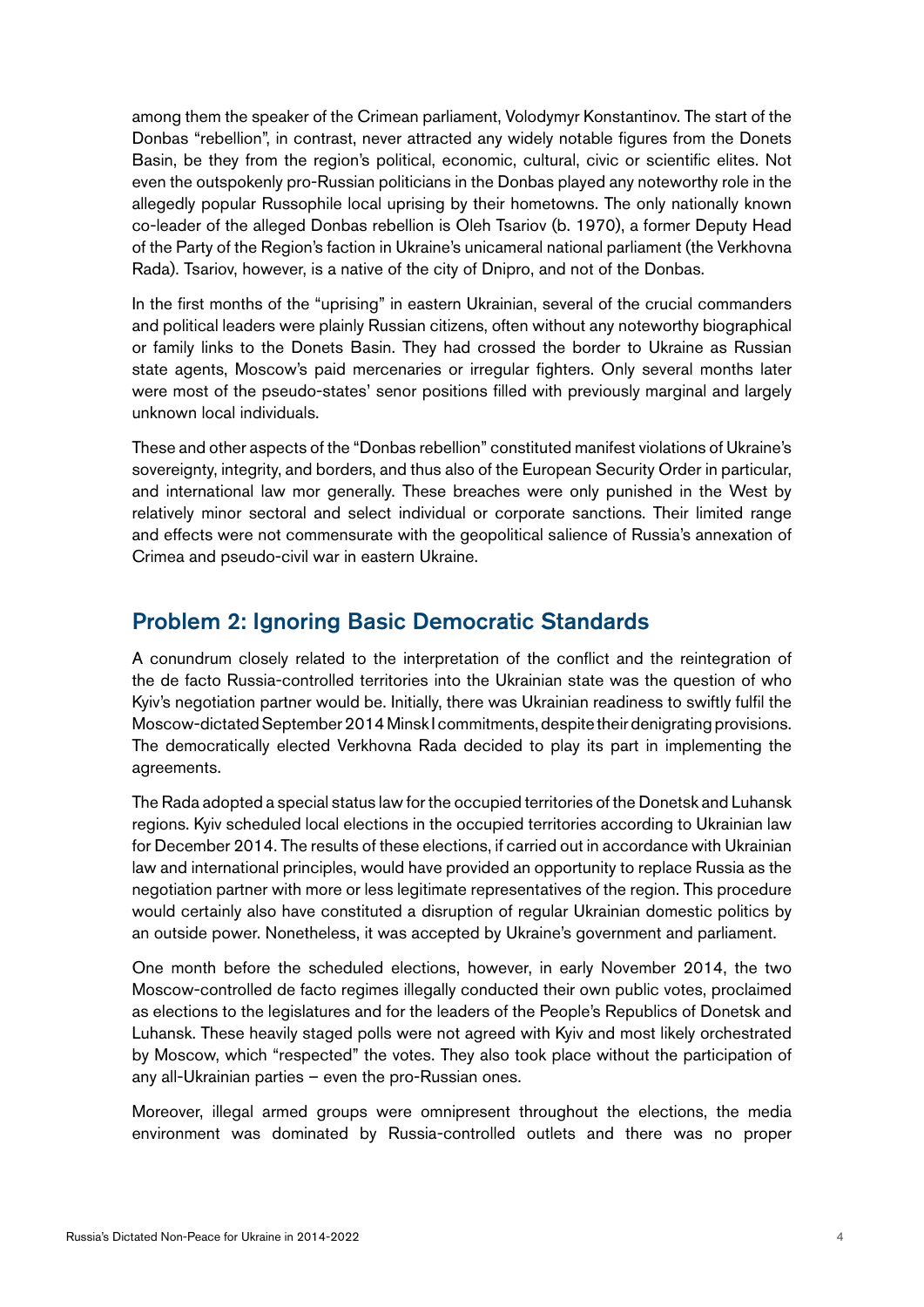international observation. Even so, the act provided the leaders of Russia's puppet statelets in Ukraine with some fake legitimacy. Moscow would, from now on, increasingly refer to these and other manipulated votes when portraying DNR and LNR leaders as representatives of the population of the Donbas and of the parties in conflict with Kyiv.

This early principal violation of the Minsk Protocol and Memorandum by Moscow spoiled all the following negotiations. The unrecognized elections had already precluded in November 2014 any genuine political process that could be agreed with Kyiv. Real elections according to Ukrainian law and with Ukrainian (including pro-Russian) political parties would have been a crucial step in the reintegration process. Instead, the November 2014 pseudo-elections created early on manifestly illegal and illegitimate local authorities, the alleged authenticity of which would allow Russia to claim that they spoke for the "Donbas people".

The political consolidation of the People's Republics, and their heavy support through, among other things, illegal Russian "humanitarian convoys" that undermined Ukrainian sovereignty, became the principal stumbling block to feasible reintegration. However, they never triggered adequate reaction from the West. Instead of sanctioning these and other violations of the Minsk Agreements, the sectoral sanctions that had been adopted before the signing of the Minsk Agreements were left in place, and only some minor sanctions were added before February 2022.

There was a similar story with Moscow's gradual "passportization" of the population of the occupied territories, in a policy designed to transform Donbas inhabitants from Ukrainian into Russian citizens. Despite passportization being an egregious additional violation of international law, it did not lead the international community to impose any additional costs on Russia. Further similar abuses could be added.

The 2014 and later "elections" in the occupied territories did not just complicate the task of determining a legitimate negotiation partner for Kyiv. They also raised the issue of how to disempower the republican pseudo-authorities should a situation ever emerge in which freely elected local legislators and executives could take over. Moscow's permission, organization and semi-official recognition of the pseudo-elections had already subverted the Minsk negotiation process before Minsk II was signed. The passportization, moreover, was a creeping informal Russian annexation of the occupied territories.

### Problem 3: Harvesting Fruits of Aggression

As mentioned above, both Minsk I and II were negotiated – if the term applies at all – against the background of two sizable invasions by Russian regular ground forces into eastern Ukraine in August 2014 and February 2015. The agreements were concluded after devastating Ukrainian defeats left hundreds dead, wounded or captured at Ilovaisk and Debaltseve. Kyiv signed the Minsk deals in view of the prospect of even deeper Russian military incursions into Ukrainian territory.

Kyiv's chief official negotiator, Ukraine's second President Leonid Kuchma (b. 1938), and the serving 2014–2019 Ukrainian President Petro Poroshenko (b. 1965) saw no way out other than to sign the denigrating texts proposed by Putin. They did so despite the fact that the 2014 and 2015 agreements contained provisions obviously designed to subvert the sovereignty, integrity and polity of Ukraine.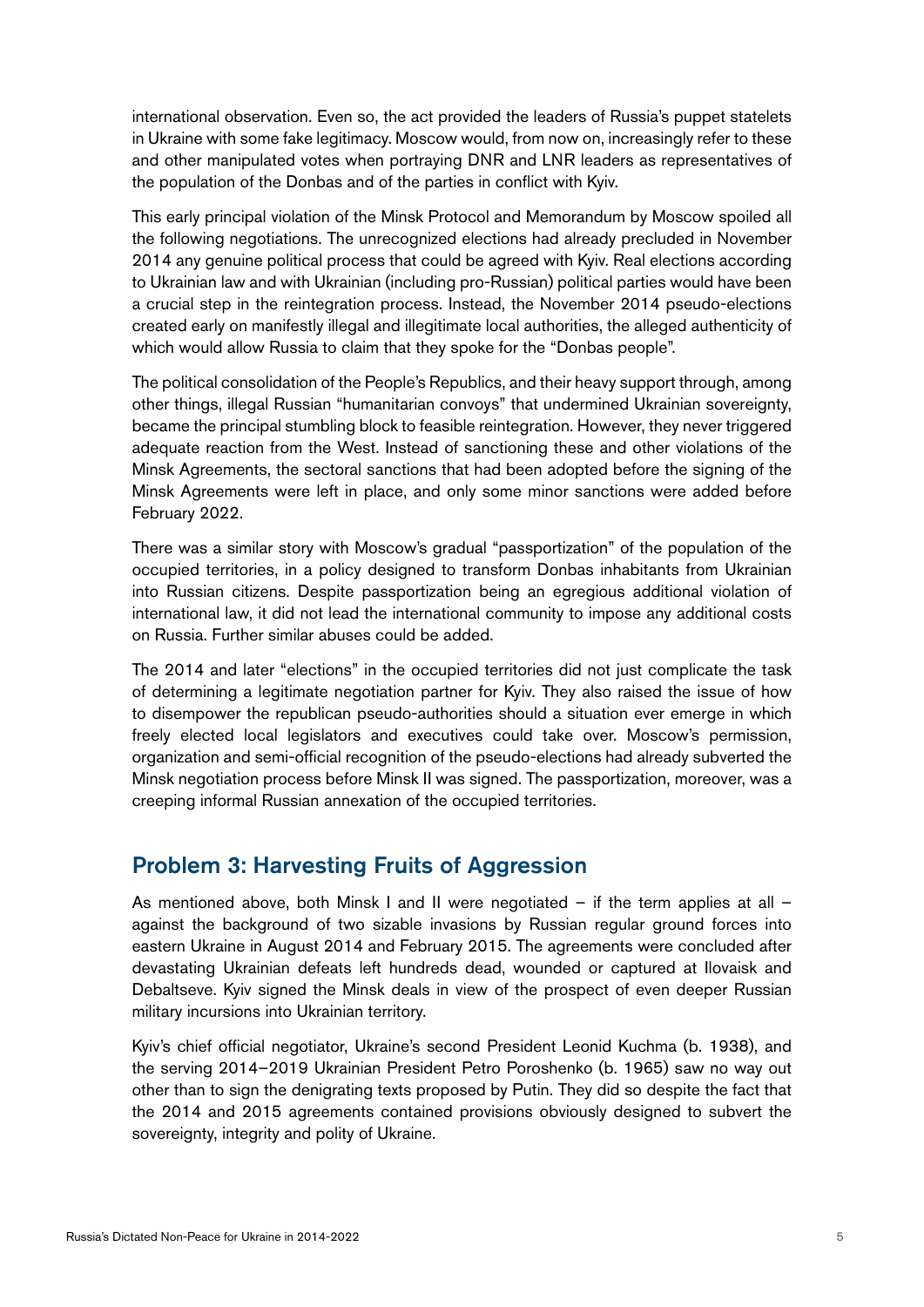This was bad enough by itself. What was worse was that Moscow would, from then on, be allowed to use the Minsk provisions to exert pressure on Kyiv, which it frequently did with reference to [UN Security Council Resolution 2202](https://www.un.org/depts/german/sr/sr_14-15/sr2202.pdf) of 17 February 2015. The explicit mention of the Minsk II agreement in this official document enhanced the legal weight of the controversial deal signed five days before.

Rather than oppose these and similar Russian tactics, Western representatives repeatedly tried to talk Kyiv into concessions that undermined Ukrainian sovereignty. They suggested that Ukraine provide the non-government-controlled areas with a constitutionally fixed special status and conduct local elections before Russia's irregular proxy troops had been either withdrawn or disarmed. Western politicians and diplomats also failed to sufficiently oppose Russia's refusal to allow permanent observation of the Ukrainian–Russian state border by the OSCE Special Monitoring Mission.

While the Western supply of even defensive weapons to Ukraine was ruled out, the possibility of additional sanctions on Russia was hardly, if ever, mentioned. Strangely, the EU also linked the lifting of sanctions to implementation of the Minsk Agreements signed after imposition of the major sanctions. Instead of simply tying the abolition of sanctions to an end of Russia's transgressions, it also included in its conditions for sanctions relief steps to be taken by the victim of aggression. Meanwhile, Germany increased its dependence on Russia and further undermined Kyiv's economic leverage vis-à-vis Moscow by allowing the construction of Gazprom's Nord Stream 2 underwater pipeline, portrayed as a "purely commercial project" and of no threat to Ukraine.

As a result, the various geographical, political and legal gains made by Russia in the first high-intensity phase of its covert aggression against Ukraine in 2014–2015 became the new baselines, and not only for the Kremlin. They were largely accepted by Western politicians and diplomats as novel objective starting points or "facts on the ground" for negotiations and an accepted framework for a rapprochement between the two countries. Rather than being constantly reminded that these conditions were unacceptable in principle, the Russian aggressor was in fact often assisted by international mediators. Moscow was thus continuously allowed to harvest the fruits of its military aggression in international negotiations and in political confrontations with its Ukrainian victim.

One example of the various dubious and imposed Russian demands in the February 2015 Minsk II agreement is its article 9, which foresees: "[Reinstatement of full control of the state](C:\Users\25493-103\AppData\Local\Microsoft\Windows\INetCache\Content.Outlook\XWRYLWV7\peacemaker.un.org\sites\peacemaker.un.org\files\UA_150212_MinskAgreement_en.pdf) [border by the government of Ukraine throughout the conflict area, starting on day 1 after](C:\Users\25493-103\AppData\Local\Microsoft\Windows\INetCache\Content.Outlook\XWRYLWV7\peacemaker.un.org\sites\peacemaker.un.org\files\UA_150212_MinskAgreement_en.pdf) [the local elections…](C:\Users\25493-103\AppData\Local\Microsoft\Windows\INetCache\Content.Outlook\XWRYLWV7\peacemaker.un.org\sites\peacemaker.un.org\files\UA_150212_MinskAgreement_en.pdf)". This peculiar sequencing anticipated re-established Ukrainian control of the Ukrainian-Russian border in the occupied territories not before but after a political solution. This would have meant the Ukrainian government conducting elections on territory that remained under informal Russian control. Obviously, Moscow wanted, through its agents and proxies in the occupied territories, to influence and manipulate the political process that was supposed to resolve the conflict.

The principal problem with this idea, as with other similar problematic provisions in Minsk I and II, was not so much that Russia managed to smuggle them into the two agreements through ruthless pressure on Ukraine. Worse than Moscow's predictable behaviour and Kyiv's coerced consent was the acceptance by and even support of Western governments and organizations for various points in the two Minsk deals. In 2015, French diplomat Pierre Morel and then German foreign minister (and now Federal President) Frank-Walter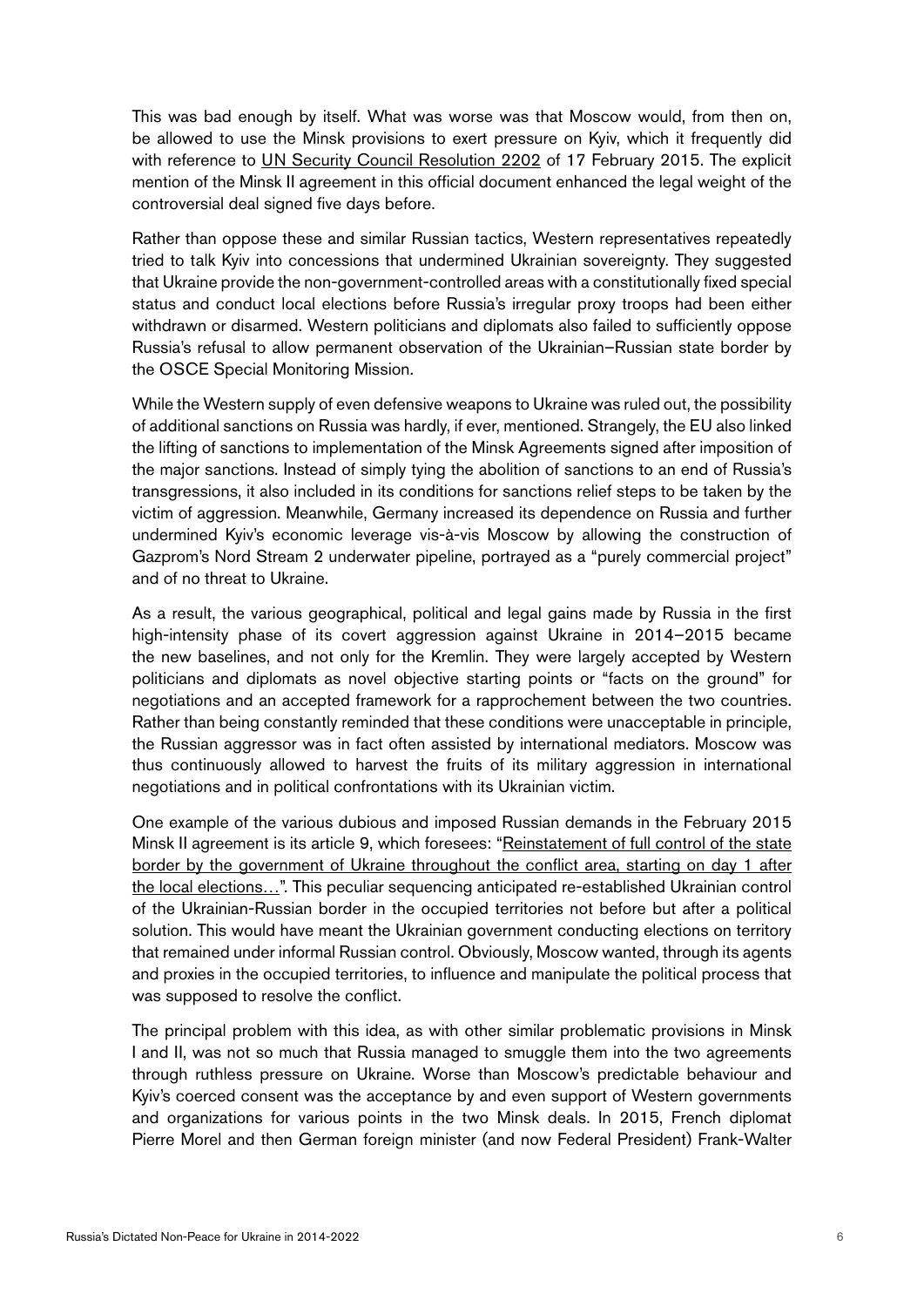Steinmeier each proposed conflict resolution plans that implicitly acknowledged, and were explicitly based on, the Kremlin's military achievements of the same year. Under the so-called Morel Plan and Steinmeier Formula of 2015, it was proposed not only by Moscow, but now also by Paris and Berlin, that Kyiv conduct democratic elections on a territory de facto controlled by a rapacious neighbouring state, even though Russia had officially annexed part of Ukraine only a year before.

In the following years, German politicians and diplomats, among others, continued to suggest that the Ukrainian government use the Steinmeier Formula, which the Kremlin understandably approved of. The Formula focused on concessions by Ukraine concerning local elections and a "special status" for the occupied territories, rather than confronting Russia's fundamental violations of international law and the European Security Order. Berlin kept up pressure on Kyiv to implement the dubious plan despite ever clearer indications that Moscow was not interested in a genuine settlement. Holding Russia accountable for its violations was considered detrimental to creating an atmosphere "conducive for dialogue".

The Kremlin, however, sought to transform the conflict from an international territorial into an intra-national political dispute. It wanted to use the two pseudo-republics as instruments to undermine the domestic stability, international relations and foreign policy of Ukraine – an approach the Kremlin had by 2014 already been implementing for more than two decades in Moldova and Georgia. Moscow's price for partially giving up the eastern Ukrainian fruits of its hybrid aggression was to get a foot back into the entire Ukrainian polity. Once the Kremlin, at some point in late 2020 or early 2021, concluded that this was unobtainable, it began preparing a Plan B to subjugate Ukraine, and amassing troops for a traditional military invasion.

### Conclusions and Policy Recommendations

The "dictated non-peace" of the Minsk Agreements should never have been accepted by the West or supported through such initiatives as the Normandy Format or the Steinmeier Formula. As we now know, the Minsk Agreements did not sooth but fanned the Russian-Ukrainian conflict and could not prevent its stark escalation in February 2022. The engagement by France and especially Germany in the many negotiations was intense and mainly driven by humanitarian concerns. In hindsight, however, it appears to have merely provided a fig leaf to cover the glaring absence of more substantial support for Ukraine and more resolute punishment of Russia by the European Union.

Insisting on respect for and observation of half-baked deals like the Minsk Agreements is not just normatively and morally questionable. As the catastrophic finale to the negotiations of the agreements has demonstrated, it is also strategically unwise. Fine-sounding concepts used in attempts to implement such agreements such as "peaceful settlement", "confidencebuilding" or "promoting dialogue" might subjectively have been believed by many Western politicians and negotiators. However, they objectively function as a smokescreen behind which the victim of aggression is largely left alone vis-à-vis an aggressor that only feels encouraged in its assertiveness and perceives Western attempts at rapprochement as signs of weakness.

Dubious documents such as the Minsk Agreements serve both the mediators and the aggressor as cover for substantive inaction, if not worse. They merely postpone or even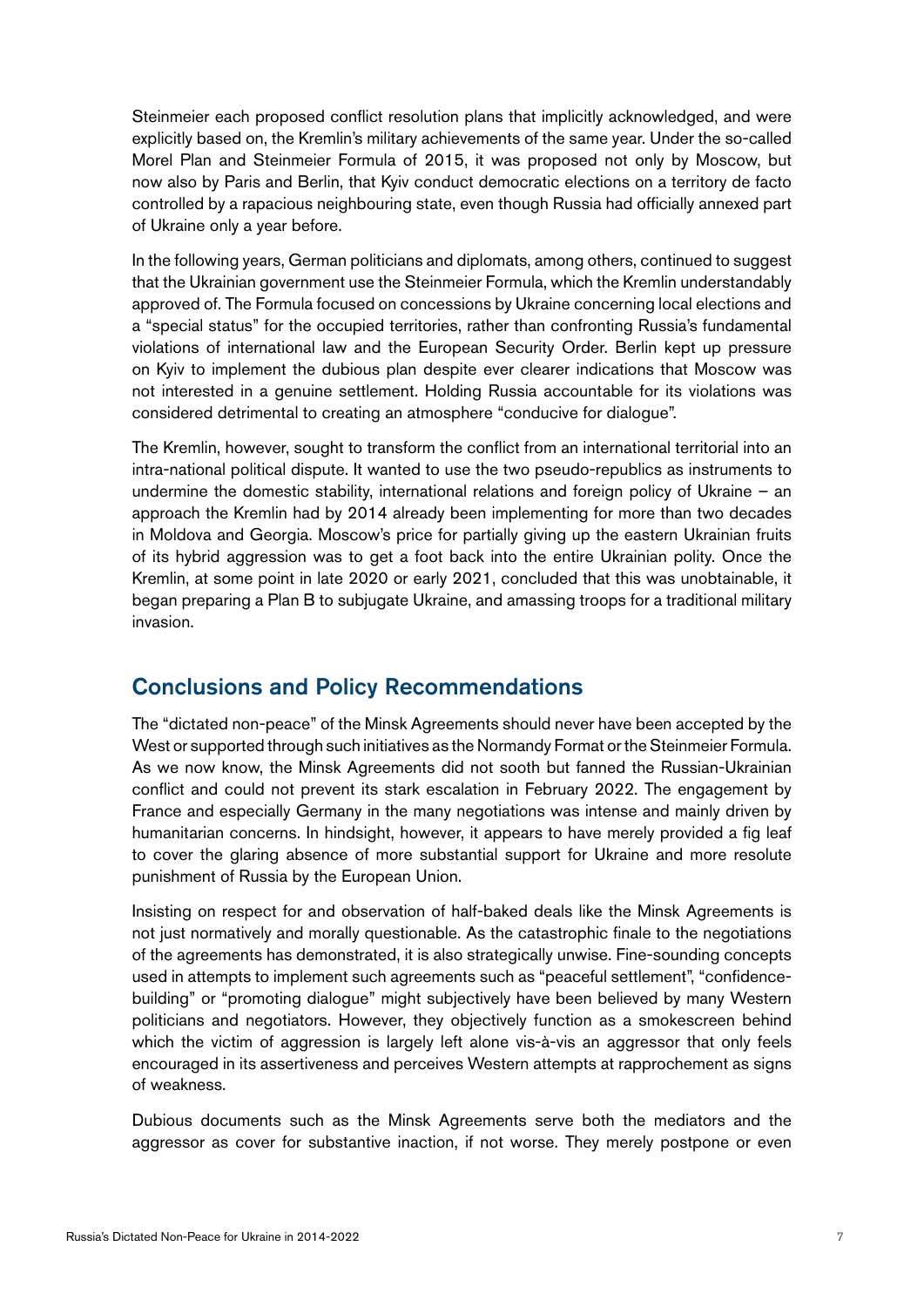conserve and sharpen conflicts, and do not contribute to their solution. The Agreements and their negotiation allowed Russia to draw the conclusion that it could harvest the fruits of its aggression; and sent the wrong signals to all parties involved. In 2014–2022, they created the impression in the Kremlin that establishing more new facts on the ground would further move everybody's baseline for negotiations in the direction desired by Moscow. Hopefully, lessons will be learned from the unsuitability of the Western approach in allowing such an anomalous situation.

Staff at SCEEUS made valuable comments on an earlier draft of this report. Responsibility for all remaining imprecisions lies with the authors.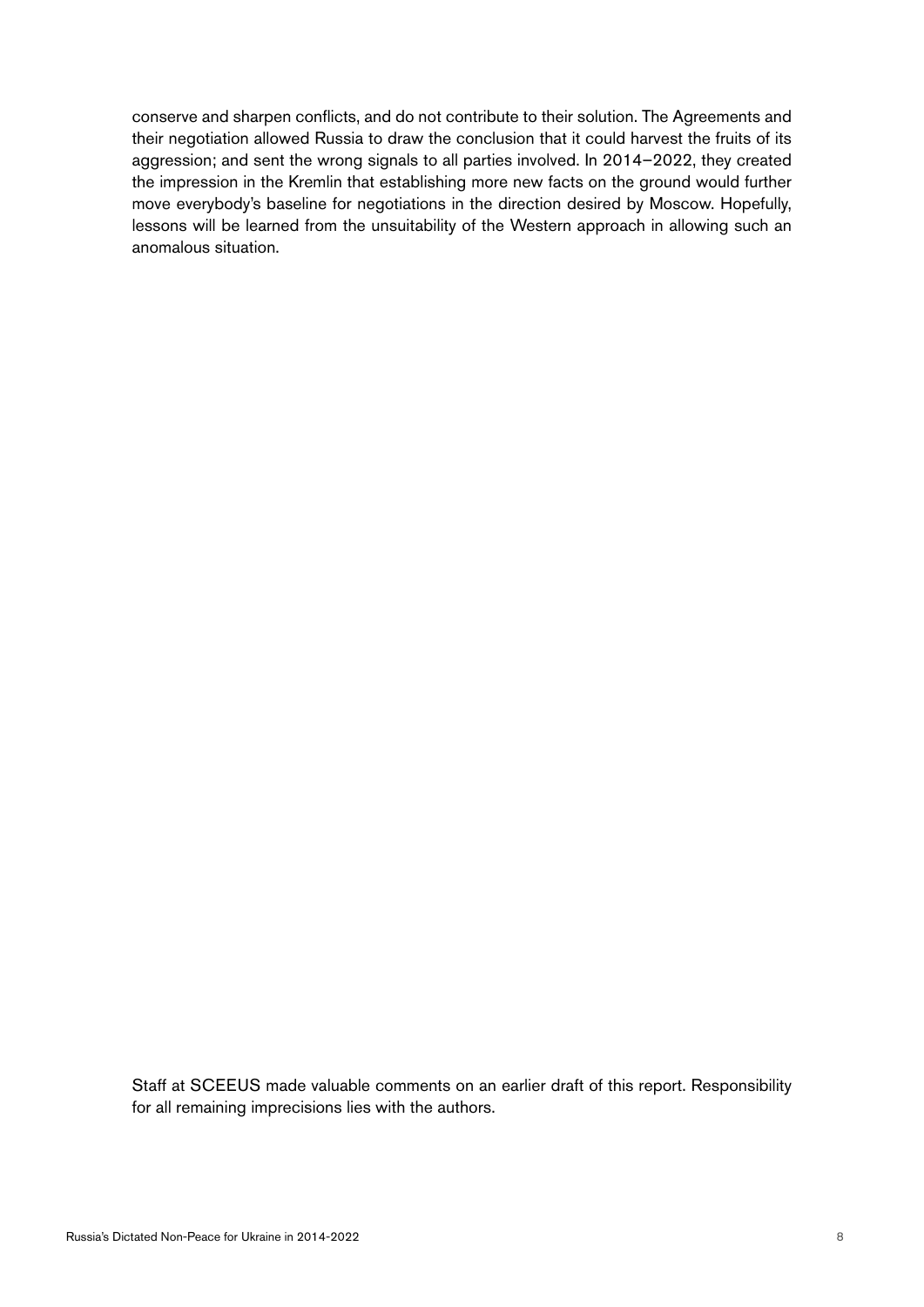# Recommended Literature on the Genesis of the Two "People's Republics:"

Hauter, Jakob (ed.). 2021a. Civil War? Interstate War? Hybrid War? Dimensions and Interpretations of the Donbas Conflict in 2014-2020. Stuttgart: ibidem-Verlag.

Hauter, Jakob. 2021b. "Forensic Conflict Studies: Making Sense of War in the Social Media Age." Media, War & Conflict, August 4. [<https://doi.org/10.1177/17506352211037325](https://doi.org/10.1177/17506352211037325)> (accessed January 16, 2022).

Mitrokhin, Nikolay. 2014a. "Transnationale Provokation: Russische Nationalisten und Geheimdienstler in der Ukraine [Transnational Provocation: Russian Nationalists and Security Service Operatives in Ukraine]." Osteuropa 64 (5-6): 157–174.

Mitrokhin, Nikolay. 2014b. "Infiltration, Instruktion, Invasion: Russlands Krieg in der Ukraine [Infiltration, Instruction, Invasion: Russia's War in Ukraine]." Osteuropa 64 (8): 3–16.

Mitrokhin, Nikolay. 2015. "Bandenkrieg und Staatsbildung: Zur Zukunft des Donbass [Gang War and State Formation: On the Future of the Donbas]." Osteuropa 65 (1-2): 5–22.

Mitrokhin, Nikolay. 2017. "Diktaturtransfer im Donbass: Gewalt und 'Staatsbildung' in Russlands 'Volksrepubliken' [Transfer of Dictatorship in the Donbas: Violence and 'State Formation' in Russia's 'People's Republics']." Osteuropa 67 (3-4): 41–55.